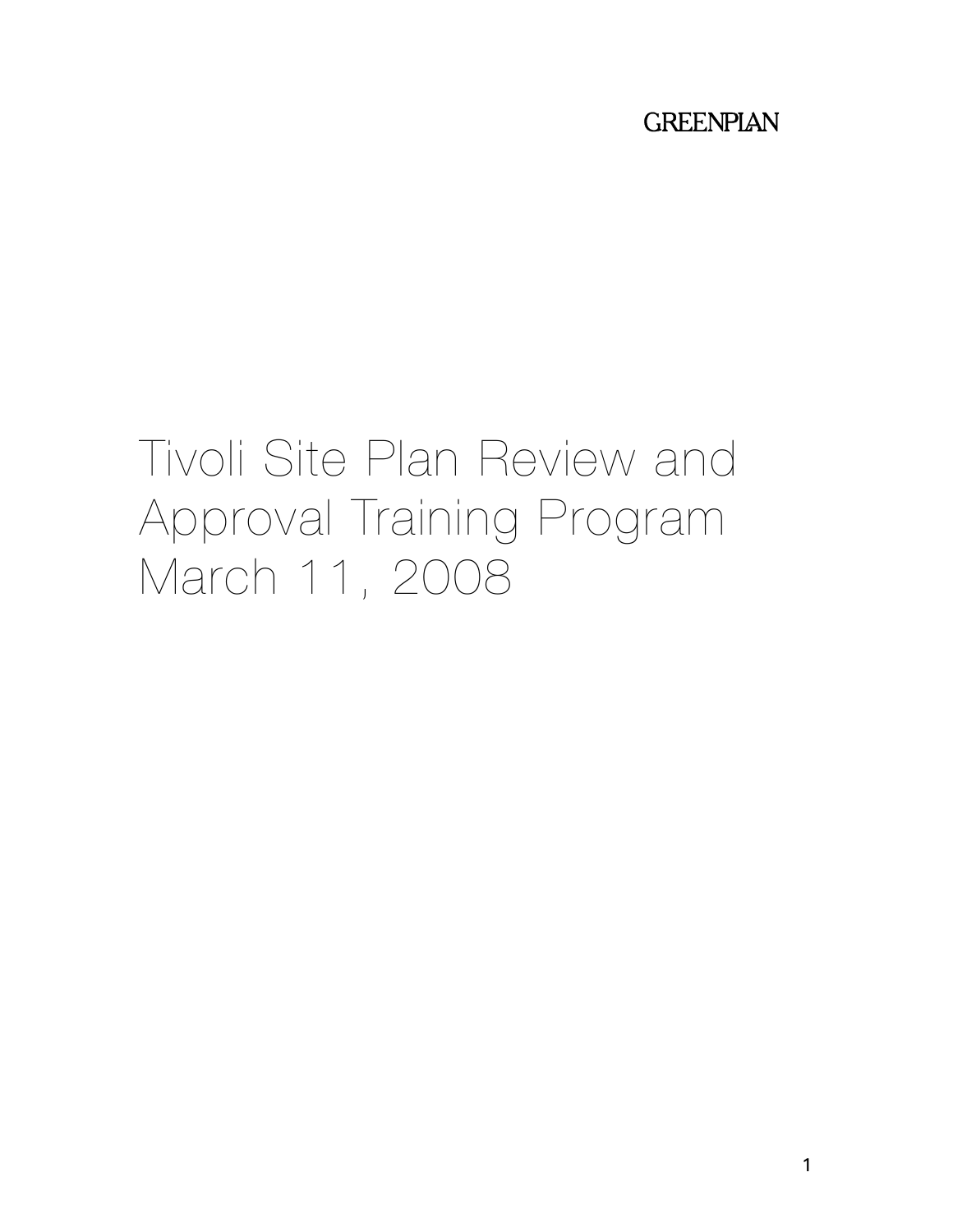#### Site Plan Regulation

In the Village of Tivoli, development on an individual parcel of land is controlled through Article IX, §§ 231-61 through 231-68 of the Zoning Law entitled "Site Plan Approval." A "site plan" is defined by § 7-725-a of New York State Village Law as *"a rendering, drawing, or sketch prepared to specifications and containing necessary elements, as set forth in the applicable local law, which shows the arrangement, layout and design of the proposed use of a single parcel of land..."* This authority is different from subdivision regulation, which governs the division of land into multiple parcels. Site Plan reviews are a way to ensure that new development meets the Village *Comprehensive Plan's* policies as well as the commonly accepted design practices of the Village as articulated in the Village Board's Site Plan regulations (i.e. §§ 231-61 through 231-68).

Site Plan review allows the Planning Board to conduct both a qualitative and quantitative assessment of a development project based upon the standards, guidelines and principles of the Site Plan regulations. Zoning principally controls the use and dimensional requirements for all site development, but site plan approval cannot change the use requirements of the Zoning. The Site Plan regulations, however, do contain specifications regulating the details of a site's development like vehicular access, landscaping, location and number of parking spaces, signs, screening, buffering, refuse storage, lighting, open space and the architectural features of buildings. The Site Plan regulations require that the Planning Board look at how a project will *"fit in with"* adjacent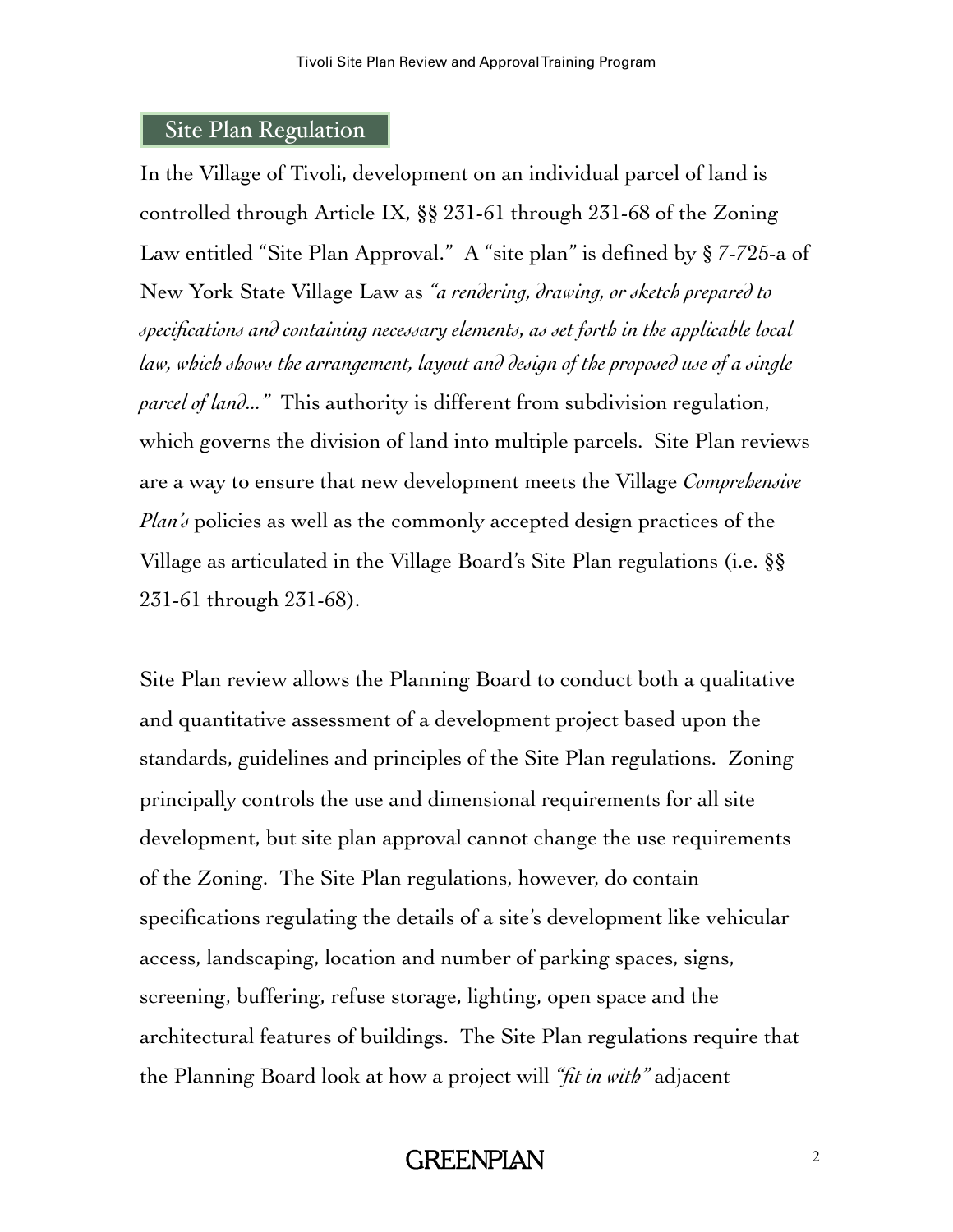buildings, areas and neighborhoods and the impact of the project on drainage and erosion, aesthetics, roadways, and the natural environment.

#### Authority

Since 1976, villages, towns, and cities in New York State have had the authority to adopt and implement site plan regulations. While site plan regulations are permitted to be adopted, they are not required by State law. The State enabling acts authorize municipalities to impose conditions on site plan approval; waive requirements where they are not needed to protect the public; require the reservation of parkland on the site if it is to be developed residentially, or require the payment of a sum of money in lieu thereof (after finding an adequate basis for the exaction); require the posting of a performance bond to secure the development of improvements on the site; and to require compliance with the State Environmental Quality Review Act (SEQR).

# Applicability

Parcels subject to site plan review in the Village include all uses in the GB and RB districts and all special permit uses regardless of the Zoning District. Some communities require all building permits to be subject to Site Plan review by the Planning Board while others limit the application of site plan regulations to particular zoning districts, special areas such as historic districts, floodplains, ridgelines or environmentally sensitive areas or coastal zones.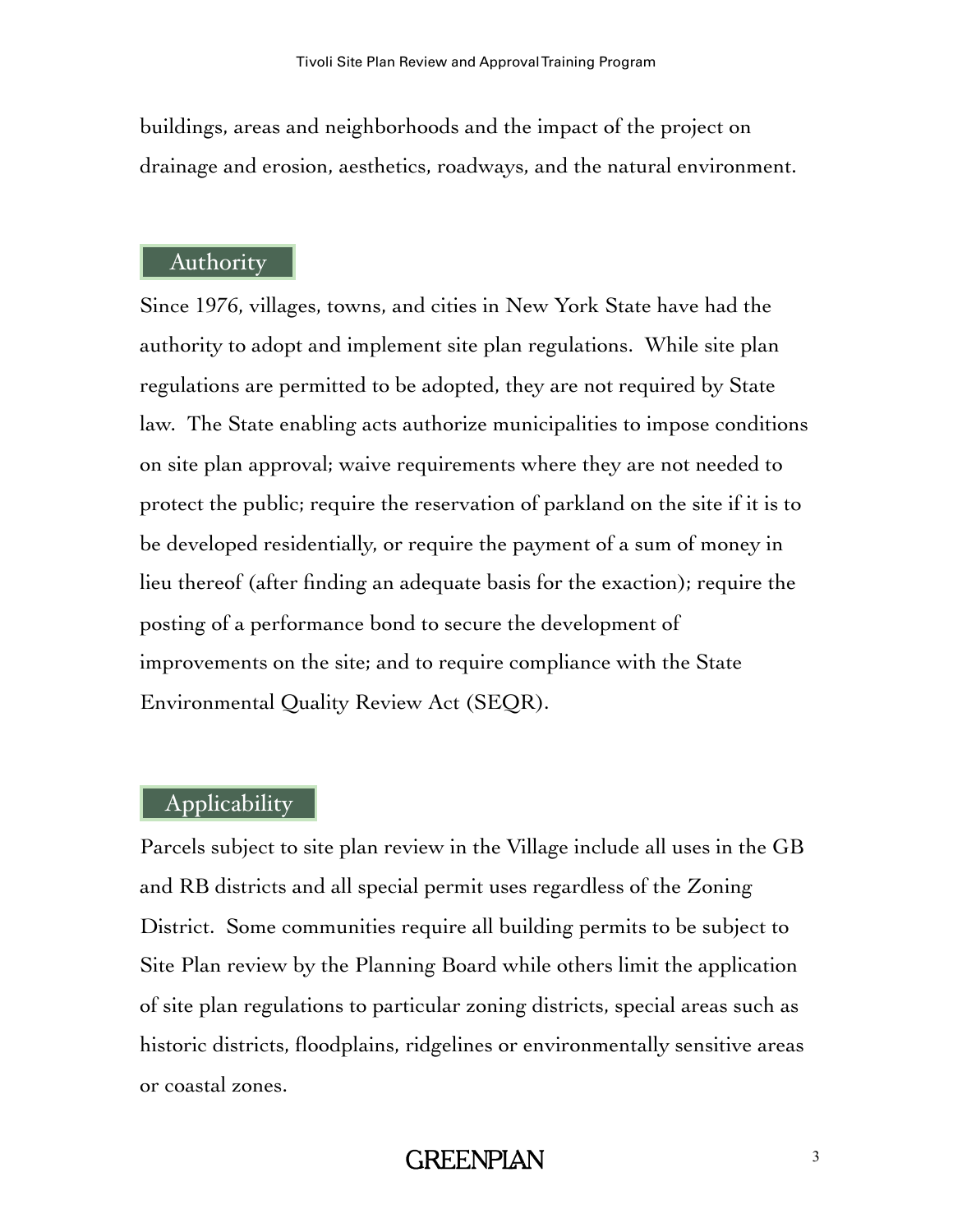Other approaches used by municipalities include requiring all single parcel development to comply with site plan regulations with certain exceptions, like single-family residential projects, accessory buildings, or specified low impact uses. Often, the development of an individual lot contained in an approved subdivision is exempt from site plan review but in some municipalities, single family dwellings are not exempt.

The Village Board has the authority to provide different procedures for various types of site plan applications. Development projects may be divided between those considered minor and those whose impacts can be considered major, defined usually by type, location, or size. Some waiver provisions may also be appropriate for certain elements involving minor or low impact projects. Others require major site plan applications to go through two phases of review including preliminary and final, much like the Subdivision Regulations for minor and major subdivisions.

#### Site Plan Elements

The Village Board has used its authority to decide what standards and site plan elements must be included on a site plan drawing, to determine what sites are subject to approval, and to appoint the Planning Board as the review body. The Village Board may retain the authority to review and approve all or just specified site plan applications, but in Tivoli it has delegated that authority solely to the Planning Board.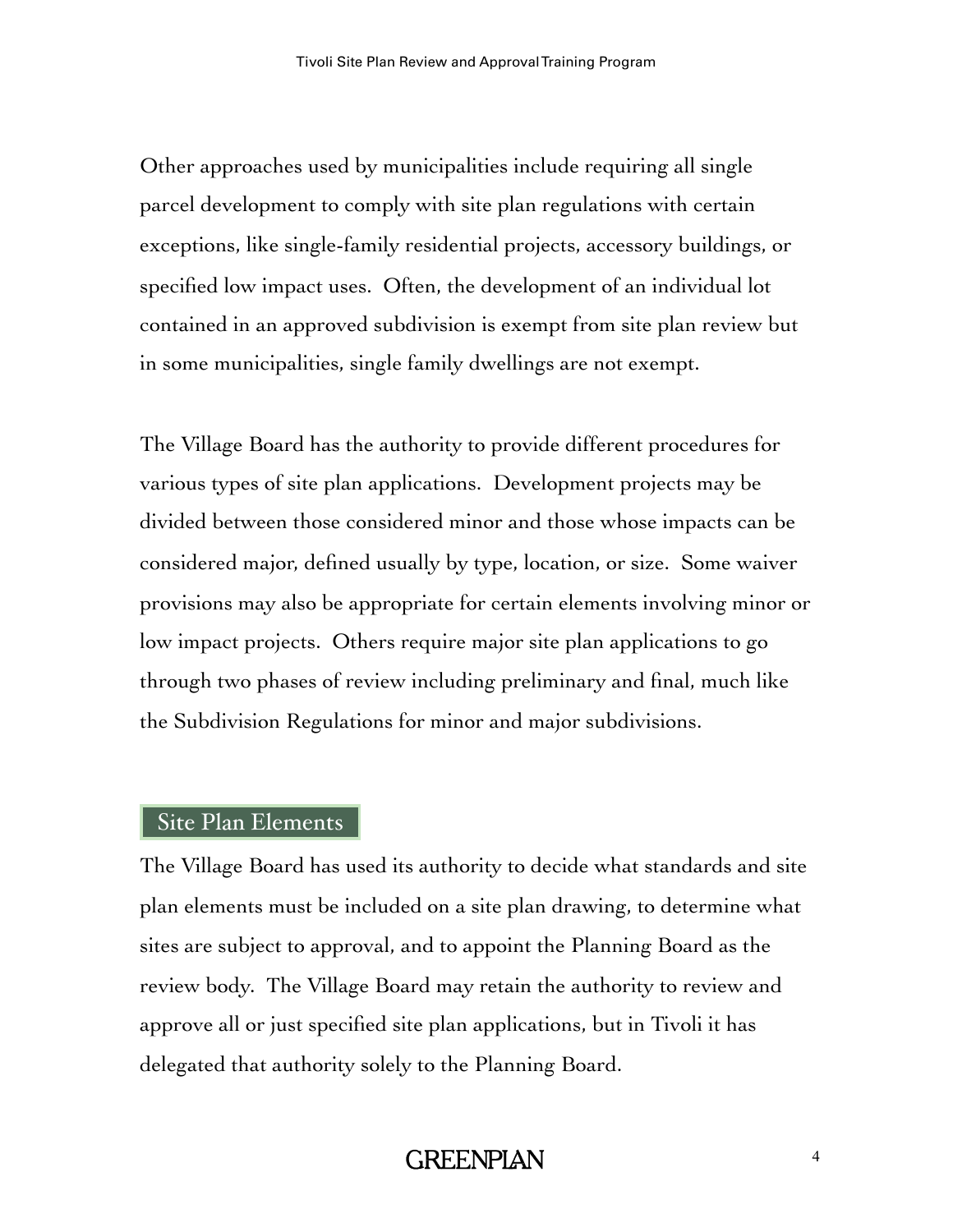When delegating site plan authority to the Planning Board, it must be guided by specific standards so that its decisions are not wholly discretionary. If adequate standards are not provided to guide the Planning Board, the actions taken could be invalidated if too much discretion is involved. This is avoided by providing clear and adequate standards. While Tivoli's standards are clear, they could be strengthened by additional guidance. An example of such guidance, in the form of a model site plan regulation, is attached to this document.

#### Limitations on Authority

The Planning Board has three options after reviewing a site plan. It may approve the application, approve it subject to conditions or modifications, or it may deny the application. If an applicant for site plan approval demonstrates that the application meets local site plan standards, the application must be approved. If that burden is not met, the application must be denied. If the standards can be met with modifications, the application may be approved subject to conditions.

If an applicant meets all the standards in the regulations, the Planning Board must approve the application. If an application that meets the criteria in the regulations is denied, that decision is subject to reversal by the Courts. The Planning Board must have facts in the record to support their position; to do otherwise risks having their determination annulled by the Courts.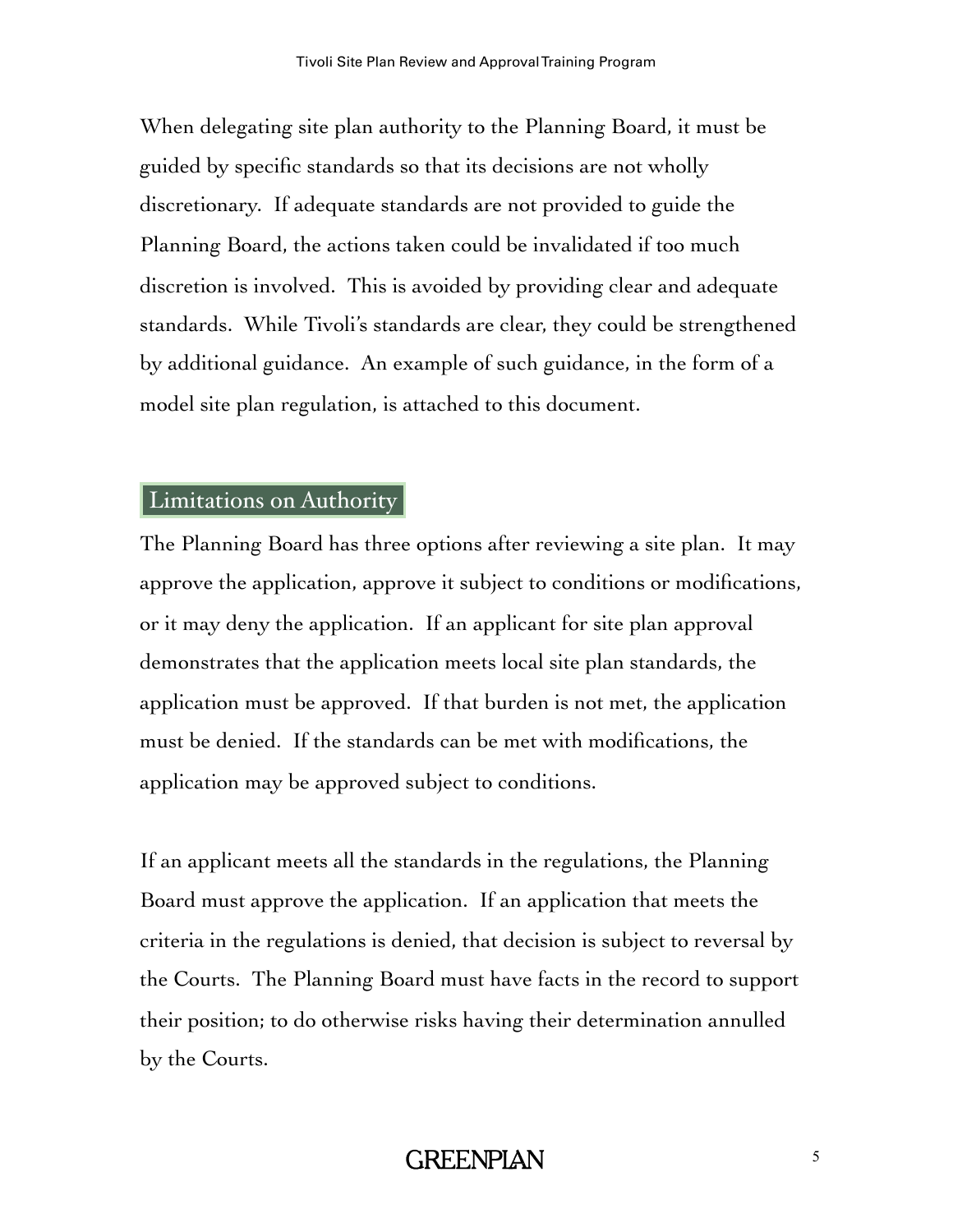Similarly, the Planning Board cannot base its denial on matters that are beyond its authority. For example, a denial based on the failure of the proposed use to comply with the Zoning Law is beyond the Planning Board's authority. That determination can only be made by the Zoning Enforcement Officer (ZEO) as per § 231-62 of the Zoning Law or by the Village Zoning Board of Appeals (ZBA).

#### Decisions and Hearings

In making decisions on site plan applications, the Planning Board needs to keep a detailed written record of its discussions. These records can be in narrative form rather than a verbatim transcript. The findings of the Board and its decision must be based on evidence contained in the record. The record may be the minutes of the Board and may include any other records, documents, or studies submitted for the Board's review. If an application is denied, the applicant can resubmit a new application with a different site plan for the parcel for further review.

The Planning Board's decision must be filed in the office of the Village Clerk and Zoning Enforcement Officer within five business days of the decision and a copy must be mailed to the applicant.

The Board of Trustees has retained the authority to determine when a public hearing is required on site plan applications but has given the Planning Board the discretion to hold public hearings. Where public hearings are held, they must be conducted within 62 days from the date of

# **GREENPLAN**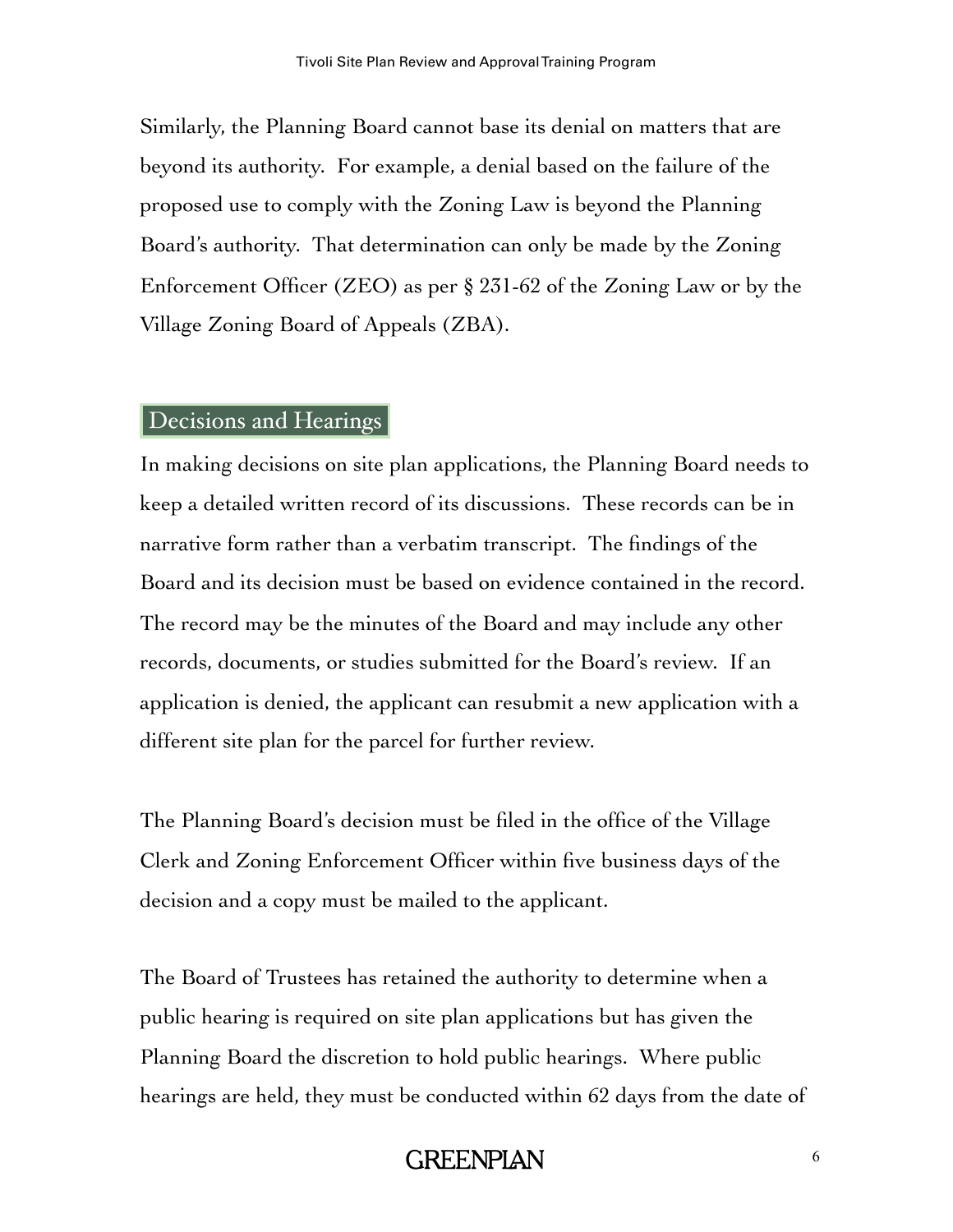complete application, public notice must be published at least five days before the hearing, and the applicant must be mailed notice of the hearing ten days in advance. The agency's final decision on the application must be made within 62 days of the close of the public hearing (60 days in Tivoli's Zoning Law), but this deadline can be extended by mutual consent.

#### **Conditions**

New York State Village Law limits the Planning Board's ability to impose conditions that are *"directly related to and incidental to"* the impact of the proposed plan on the Village. Conditions add an element of flexibility in decision-making so that an approved project is responsive to applicants as well as to those affected by the project. Conditions balance potential benefits to the owner against the potential adverse impacts of the development on the Village. The applicant must show that the conditions imposed have been met before the ZEO can issue a building permit or certificate of occupancy. There must be a nexus between the conditions imposed and the impact of the project on the community given the standards developed by the Village Board.

The standards in the Zoning Law for site plan applications must be reviewed by the Planning Board to insure the proposed development is in compliance. Often, an approval is granted with the developer agreeing to modify the design so that it meets the regulations. Once a condition is imposed on a project, it must be complied with before a building permit

**GREENPLAN**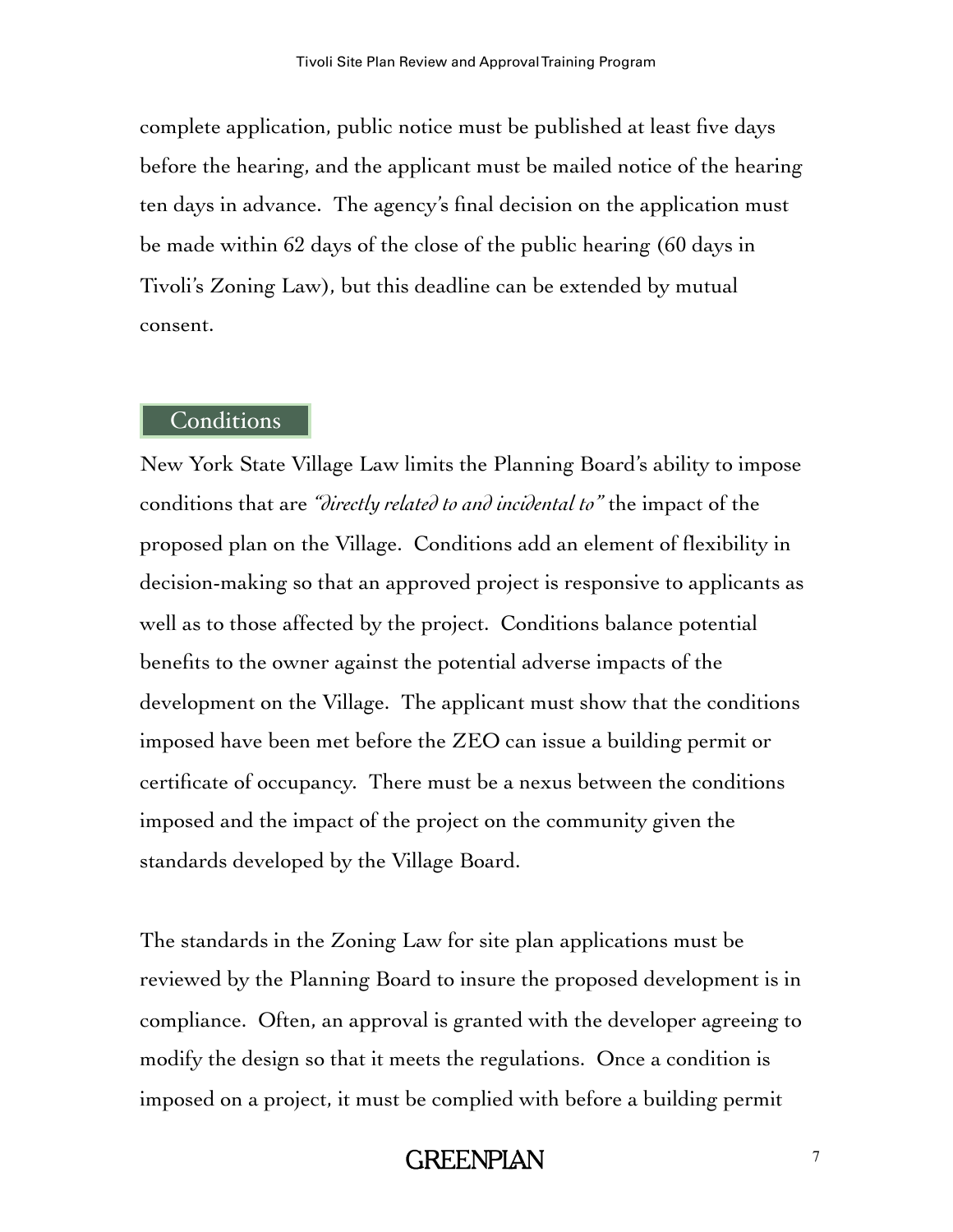can be issued. If the condition is one that must be met during construction, then its terms must be complied with before the construction is complete and a certificate of occupancy is issued.

There are many conditions that have been upheld by the courts including landscaping, screening, access, erosion controls, stormwater facilities, lighting, restrictive covenants preventing development of land in a floodplain, viewshed protection, and a variety of safety measures to restrict the emission of smoke, noise, odors, dust, and vibrations.

# Limitations on Conditions

While the imposition of conditions are clearly within the authority of the Planning Board, they must comply with several standards or they can be declared invalid. Courts may invalidate a condition when there is no rational basis in the record for its imposition, when the condition is unreasonable, or when it is not related to the impacts of the proposed development (i.e. nexus).

**Rational Basis:** Courts invalidate conditions which are not supported by evidence in the record that justifies their use. The evidence must demonstrate that the Planning Board carefully deliberated the issue, complied with basic due process requirements, and obtained specific evidence of the need for the condition. In several instances, courts have invalidated conditions which were justified only by a neighbors' opposition to the project. Some courts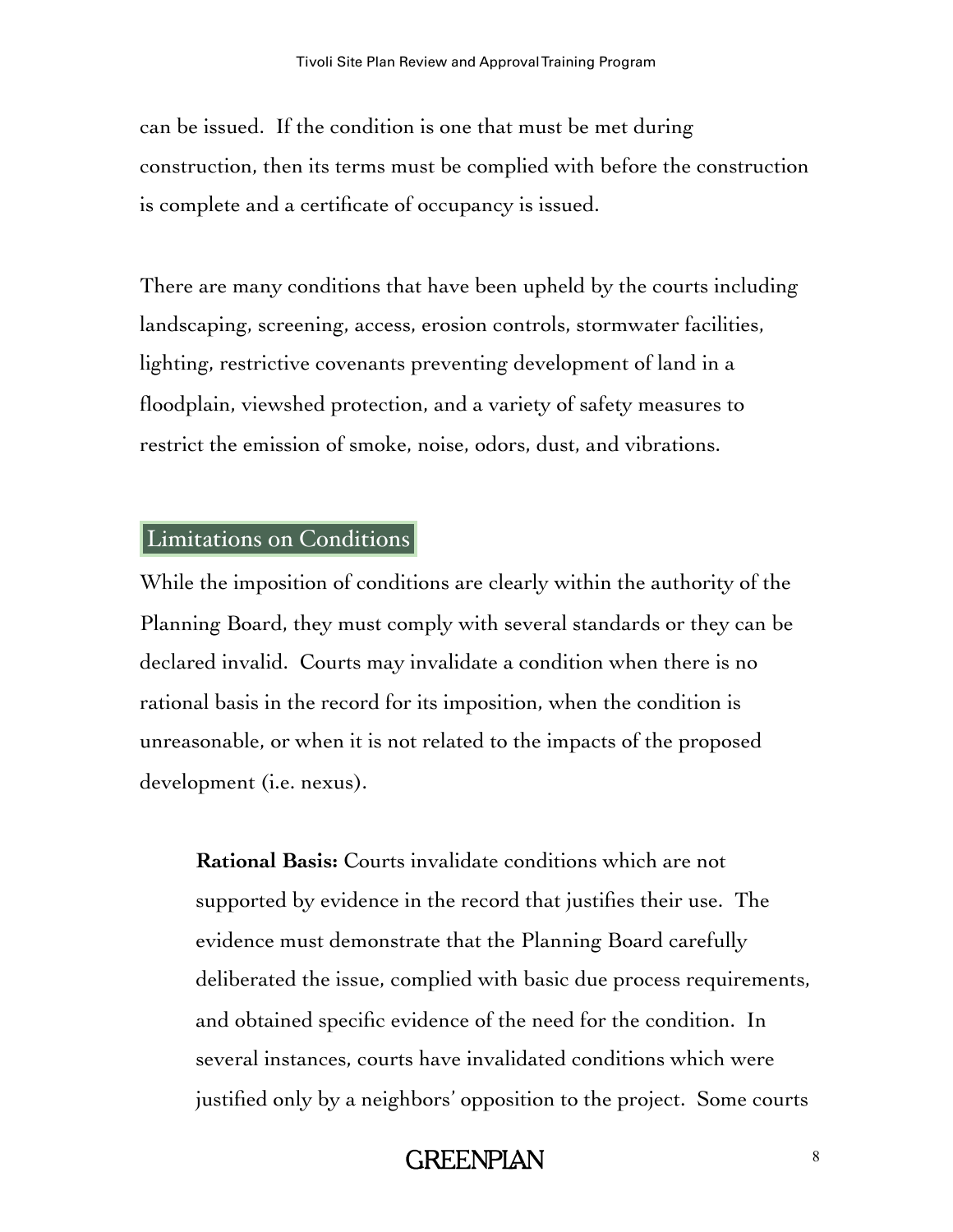have stated that the administrative agency has a "burden of proving" the need for the condition; this burden requires, at least, that the agency consider evidence that justifies the imposition of the condition.

**Reasonableness:** The statutes and cases authorizing the imposition of conditions state that they must be "reasonable." Conditions may be invalidated when, under the circumstances, they impose an undue burden on the landowner. In these instances, it may be that the cost, inconvenience, or other impact on the landowner is too onerous, given the benefit to the public of the condition. This is particularly so when there is a less burdensome alternative to the condition or no indication that the agency considered less burdensome conditions that are adequate to protect the public.

**Relatedness:** The authority to impose most conditions makes it clear that they must be "directly related to and incidental to the proposed land use." This means there must be a close relationship between the condition imposed and the impacts of the proposed development. When the condition does not relate to, or lessen, the particular impacts of the development, it is not related or incidental to the proposed land use as required by law.

**Vagueness:** Conditions can be attacked for vagueness. Agencies imposing conditions must be careful to articulate them clearly and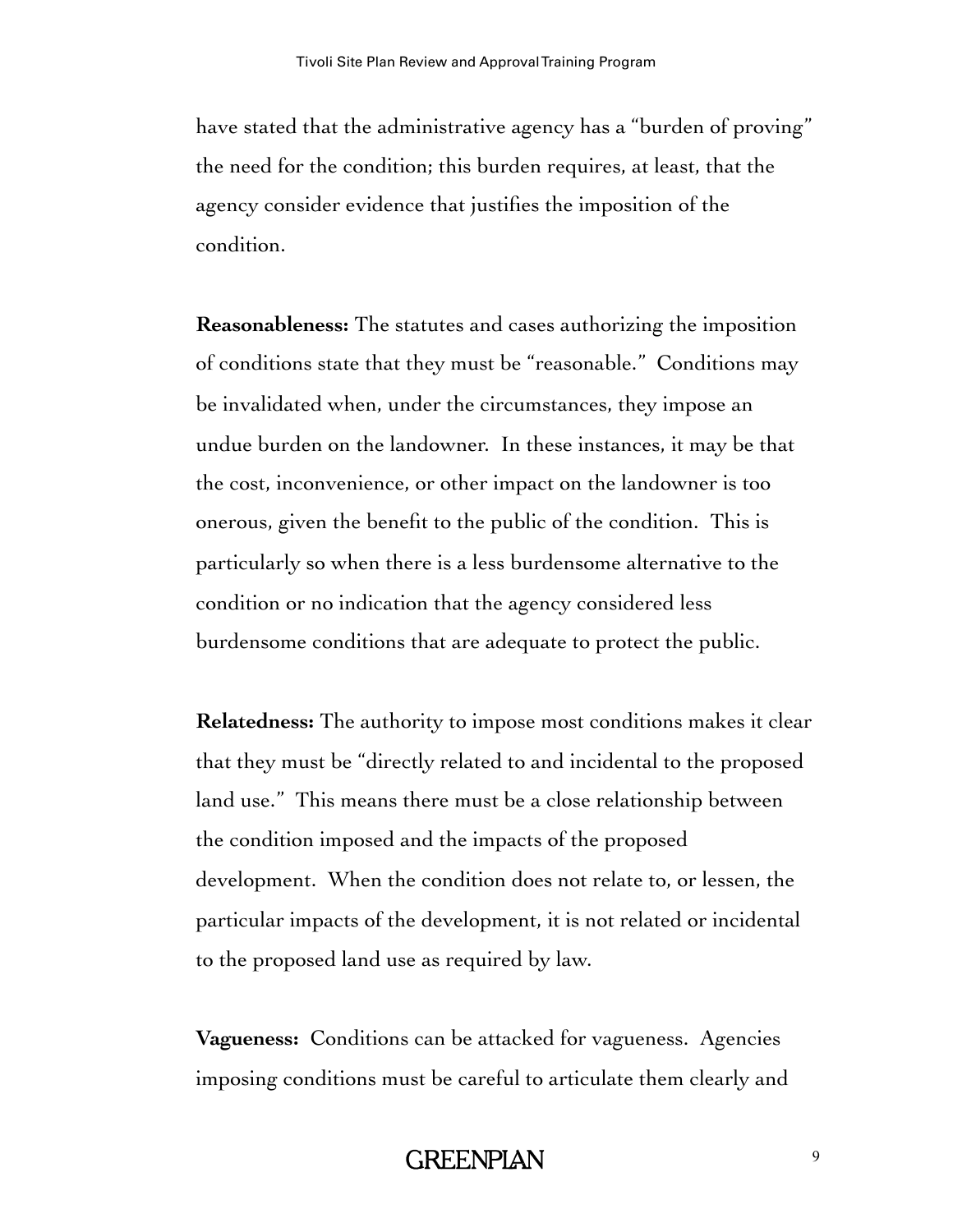definitely so they can be implemented without confusion by the landowner and Building Inspector. The property owner should not be left in any doubt as to what is permitted.

In summary, conditions must be:

- 1. Reasonable;
- 2. Directly related to the proposed use of the property;
- 3. Consistent with the Zoning Law and other local laws; and
- 4. Imposed for the purpose of minimizing the impact on the surrounding community.

# SEQR Reviews

SEQR requires all State and local agencies to consider the impacts of their land use decisions on the environment. These provisions must be complied with by the Planning Board for any site plan application. Where the approval of a site plan may have a significant adverse impact on the environment, the extensive procedural requirements and the extended timetable of SEQR must be followed and coordinated with other requirements for site plan approval. A flowchart of the SEQR process has been attached to this document.

The Village of Tivoli is located wholly within the Hudson River National Historic Landmark District. This means that all decisions of the Village Planning Board, unless specifically identified in the SEQR regulations as a Type 2 Action, must be classified as a Type 1 Action. Type 1 Actions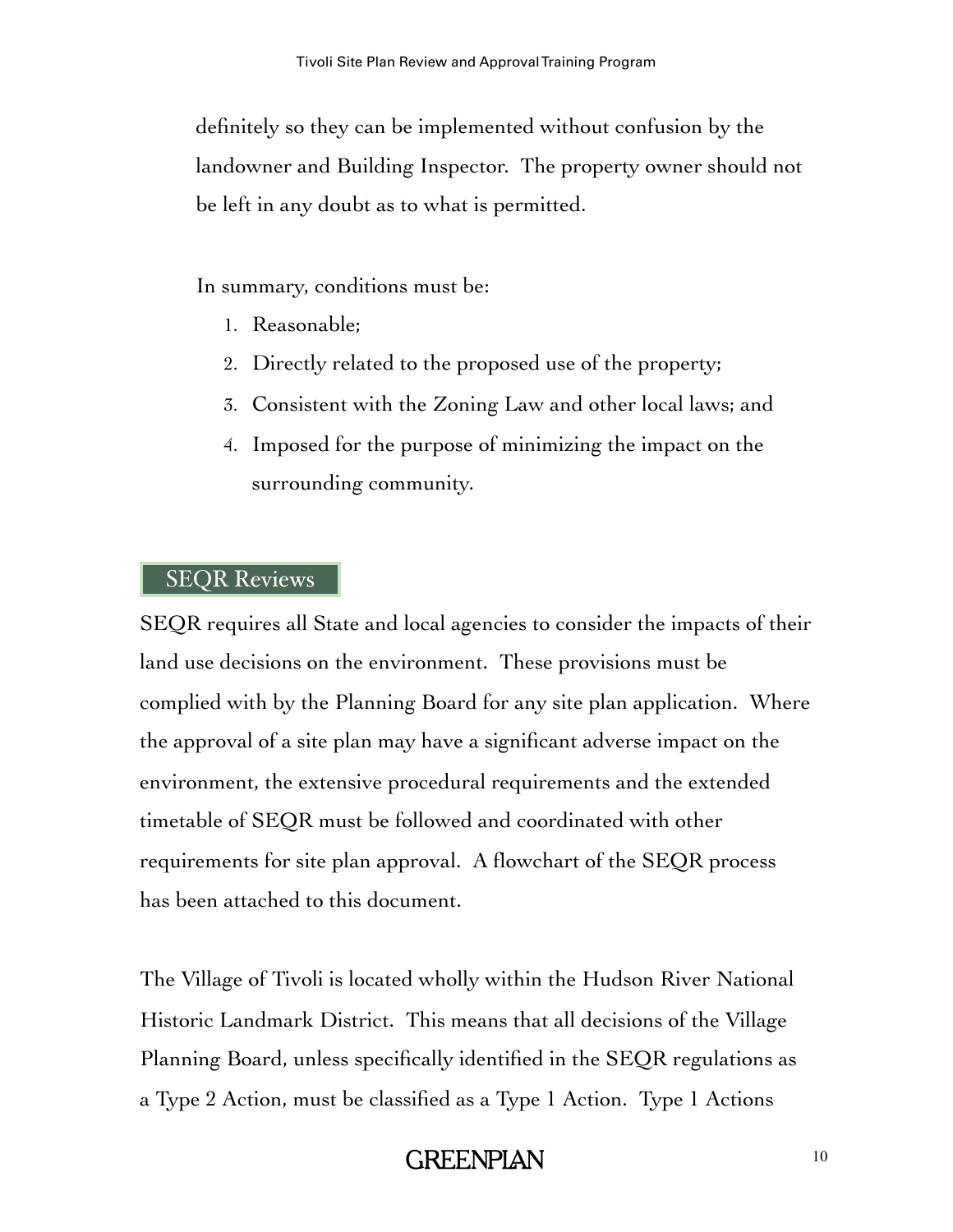carry with them the presumption that they may have a significant adverse impact on the environment and may require an EIS. If there are other agencies that must approve or provide funding to an action subject to Village Site Plan approval, then the Planning Board must conduct a coordinated review to determine lead agency. There are also additional filing and other responsibilities for projects that are classified as Type 1 such as exclusive use of the Full Environmental Assessment Form (EAF) and publication of a Notice of Negative Declaration in the Statewide Environmental Notice Bulletin (ENB).

A site plan submission is not deemed complete until the Planning Board has determined that the project will not have an adverse impact on the environment or, if it may have such an impact, until the Planning Board has completed preparation of a draft environmental impact statement. The time periods contained in the New York State and local site plan provisions do not begin to run until one of these two events has occurred. Further changes in the Site Plan review process may be required to comply with SEQR depending on how the environmental review process is handled and whether the Planning Board is the lead agency responsible for that process.

#### Dutchess County Planning Review

In certain instances, site plans must be submitted to the Dutchess County Planning and Development Department in accordance with § 239-l of General Municipal Law. Such referral must be sent at least ten days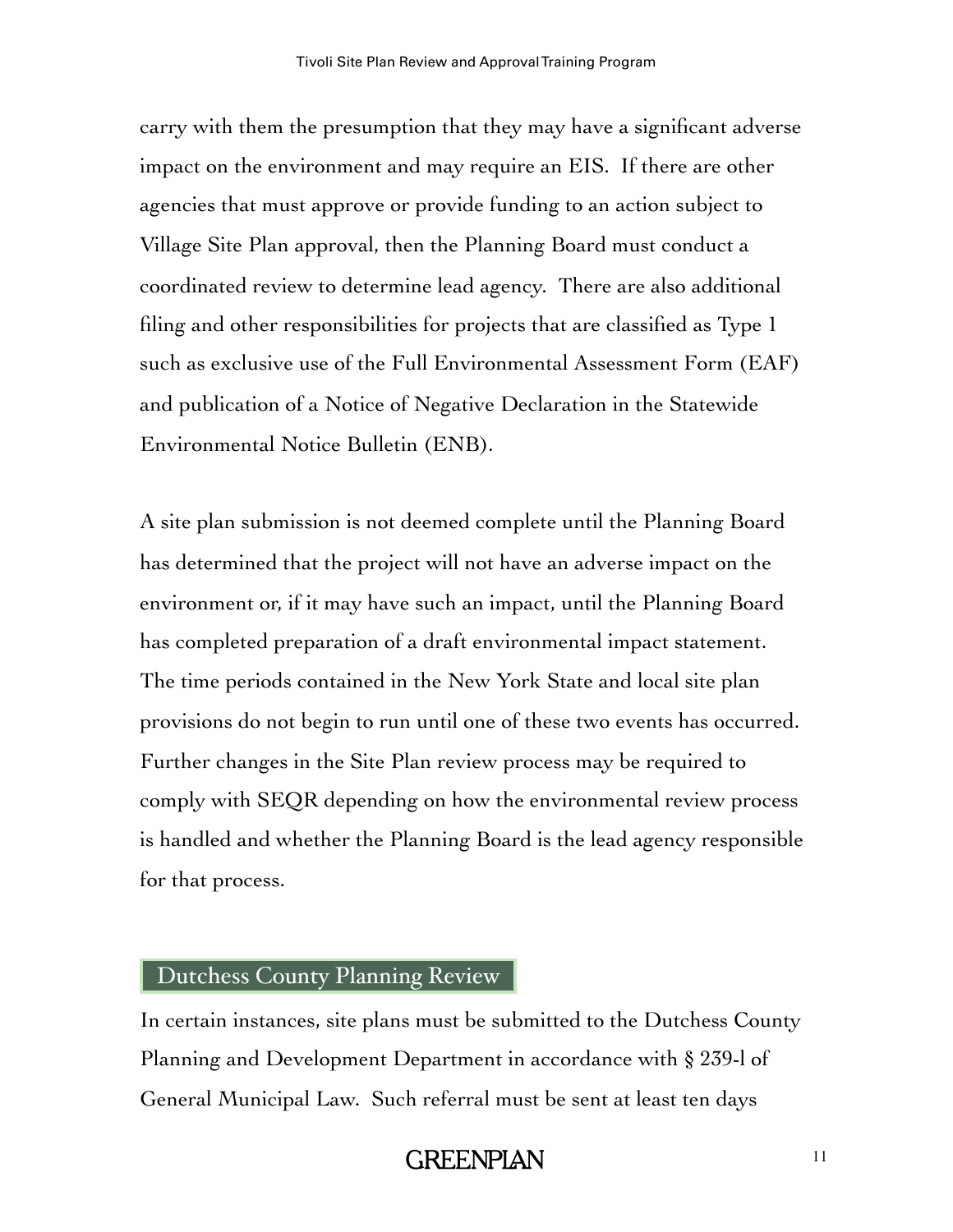before the public hearing on the site plan, accompanied by a full statement of the matter under consideration.

The County must make a recommendation within 30 days. If the County recommends modification or disapproval, the Planning Board may accept and implement the recommendation, or it may hold a vote to override the County with a supermajority vote.

#### Streamlining the Process

The Site Plan review process can be daunting for a landowner who merely wants to use his or her land to make a living and in a way that they believe benefits the Village. But, site plan review and approval has a noble purpose which is as a legitimate tool for implementing the municipal comprehensive plan, ensuring that development enhances the municipality's physical, social and economic environment while minimizing impacts on the ecology and natural environment of a community, among other factors.

There are a variety of methods that can be implemented to streamline the Site Plan Review and approval process. These methods are designed to help foster active collaboration and communication among local officials, permit applicants, consultants and other stakeholders. By establishing well-crafted institutional mechanisms, villages and towns can help to bolster efficient communication and to establish a culture of collaboration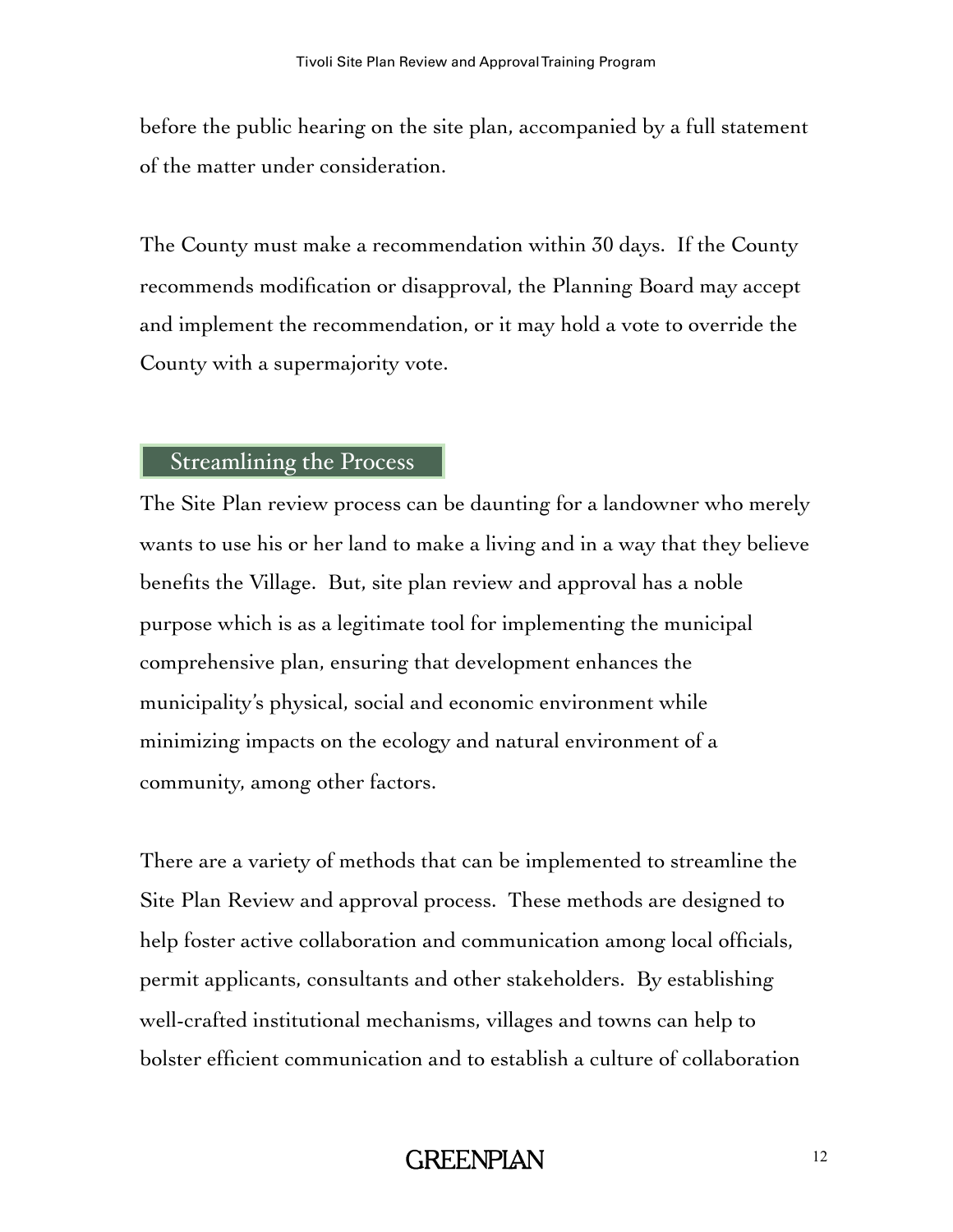that serves all interests in the development approval process. The following practices can be used to improve the process:

# Single Point of Contact

One person can be assigned the responsibility to work with applicants. The point of contact person is responsible for coordination of the applicant's efforts to apply for the necessary approvals. While the Planning Board Chair could serve in this role, the Zoning Enforcement Officer or a consultant could also serve as the contact. The individual would have no authority to negotiate any commitments which would bind the Planning Board. The **benefits** include providing clarity and productivity for both the applicant and the Planning Board and making sure all parties are appraised of their responsibilities. **Challenges** include a lack of staffing, time constraints and resistance to procedural change. This could be implemented without changes in the Zoning Law.

#### Publish Users Guide

A quick reference guide to the Site Plan and other approval processes guide applicants through the review processes. Attached to this document are suggested Planning Board Procedures for meetings, and previously provided were Planning Board policy documents including project checklists, a referral checklist and record, formal "Application for Site Plan/Special Use Permit Approval," and a Site Plan approval checklist. These documents could all be assembled into a "User's Guide" together with other suggested documents. The **benefits** include a clear explanation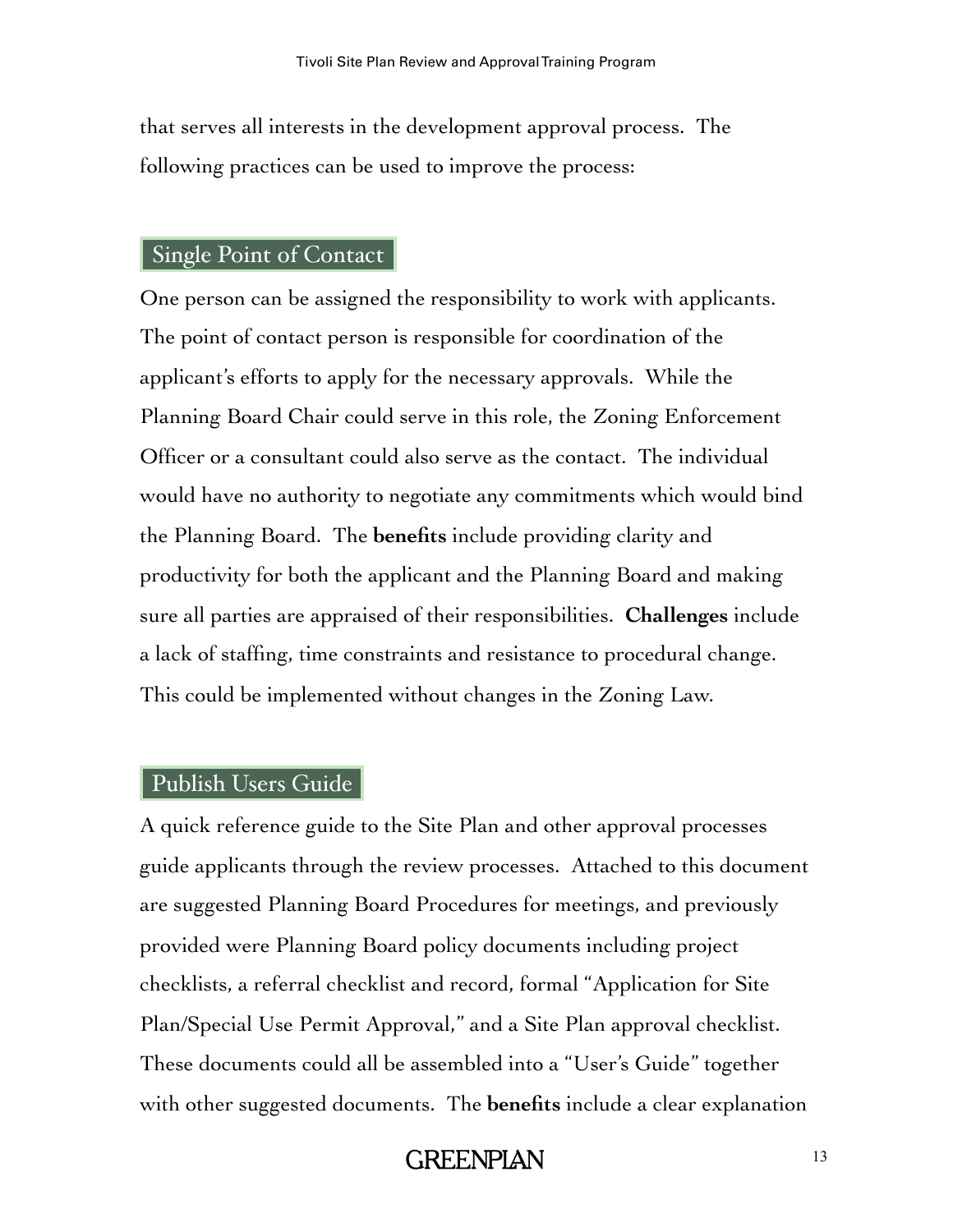of what activities require approvals, it could describe what each board's function is, could provide contact information, list meeting dates and submission requirements for such meetings, and present a flowchart of the process. The **challenges** include the need for regular updating, and the resources necessary for printing the documents and providing them as PDF files on the Village's website.

# Concurrent Application Review and Hearings

In Tivoli, Site Plan approval is conducted by the Planning Board while Special Use Permit approval is conducted by the Zoning Board of Appeals (ZBA). While it is generally preferable that the Planning Board conduct both reviews (as is now commonly done elsewhere), municipal procedures do not always allow this option. Thus, the ability to submit concurrent applications can save time and encourage greater collaboration among boards.

The application itself for both Site Plan and Special Permit review should contain all information needed when both approvals are required. Followon sections can contain the information needed by each respective board. The sequence of the review and hearing process should be clearly spelled out. Consolidated public hearings, which are encouraged by the State's SEQR regulations, should be considered for projects that involve both site plan and special permit reviews. A consolidated timetable should be prepared and available in print and website forms so applicant's and each board knows exactly what is expected. The **benefits** are that the review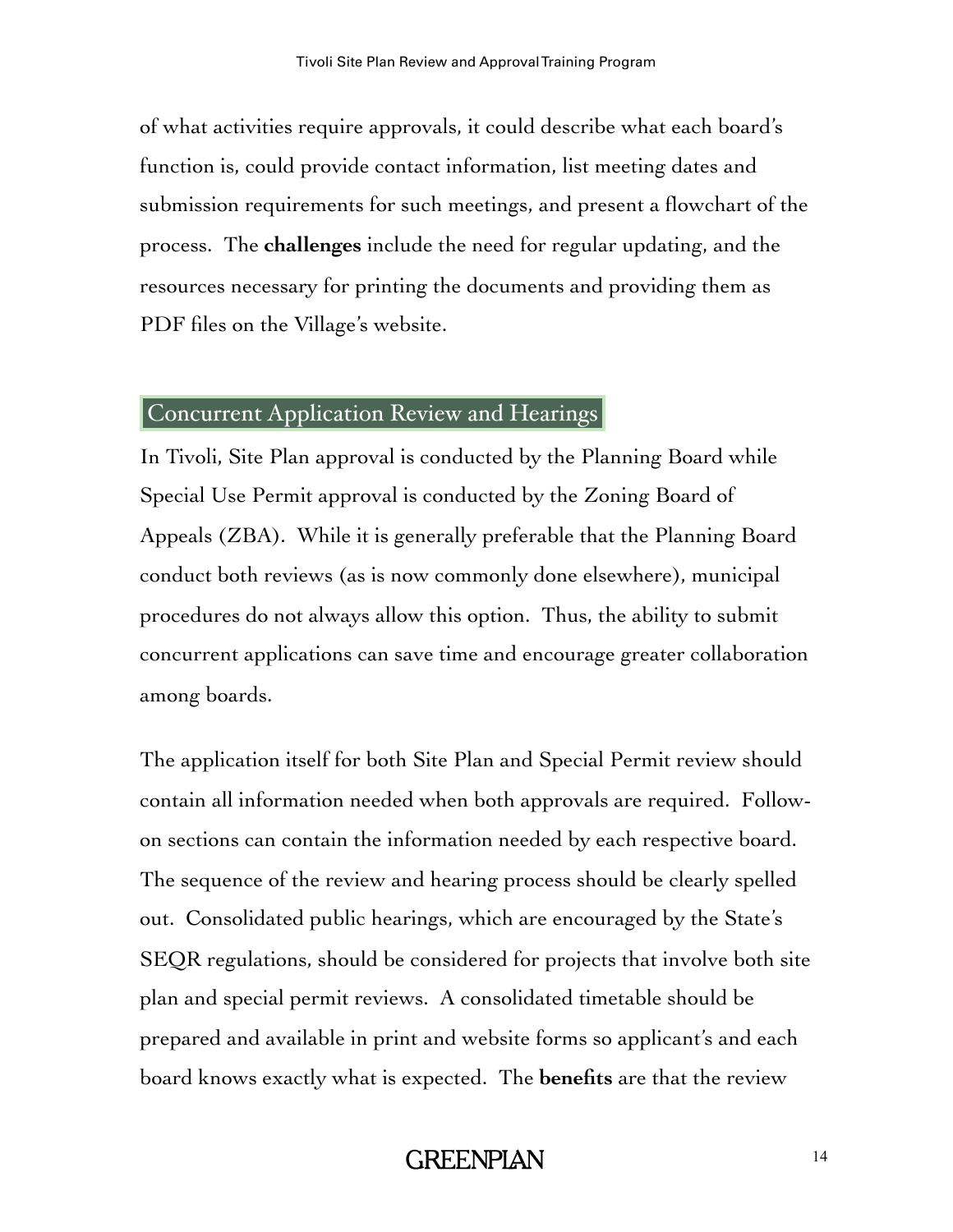process may be shortened, reviews can be coordinated, particularly of large or complex projects, and overlapping jurisdictions can be reconciled. The **challenges** are that some projects simply do not qualify for concurrent reviews (such as those that may require a denial from the Planning Board because of the need for a variance from the ZBA first). Also, both boards need to be aware of the conditions of the other board so that any relevant ones can be incorporated into the other's decision.

# Pre-Application Review

The purpose of a pre-application review is for representatives to meet to discuss development concepts, potential issues and concerns prior to a formal application. These meetings can promote better communication between the board and applicants, particularly before a large investment is made for detailed planning and engineering required by an application.

Some municipalities even involve the public early on by advertising these meetings, so that all stakeholders are aware of what is forthcoming and so that meaningful concerns can be expressed prior to formal public hearings. These meetings are also an opportunity to explain the process, requirements, timetables and any additional information that may be required, taking into consideration the uniqueness of all development projects.